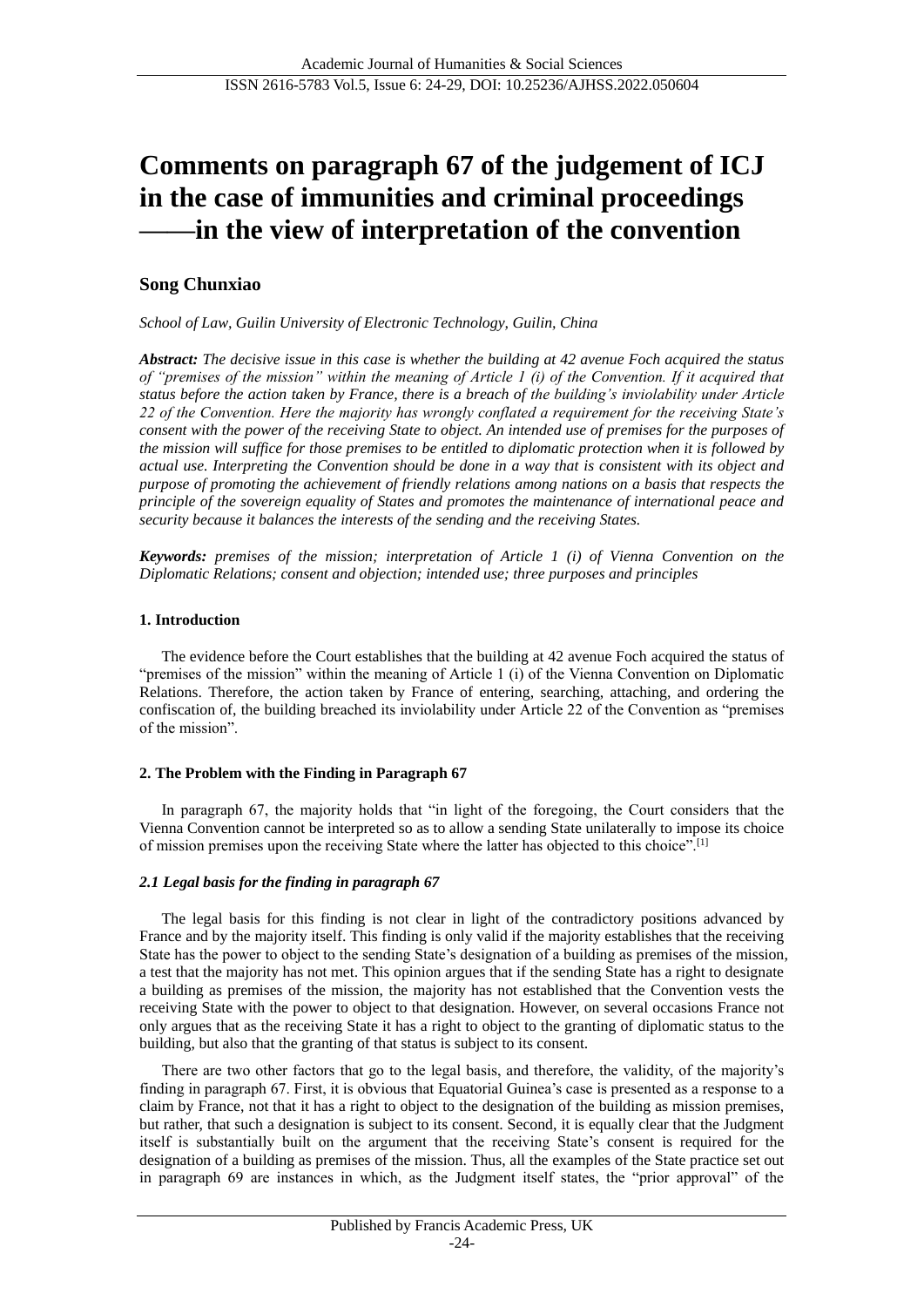#### receiving State is required for the designation of a building as premises of the mission. Patently, "approval" is another word for "consent". Paragraph 72 of the Judgment presents an emblematic illustration of the majority's confusion of the requirement for consent and the power of the receiving State to object. "Approval"has the same meaning as "consent". Here the majority has wrongly conflated a requirement for the receiving State's consent with the power of the receiving State to object, two wholly distinct régimes; in other words it has been indiscriminate in its use of the two different concepts of consent and objection.

The various references by France, by Equatorial Guinea, and in the Judgment itself to the requirement of the receiving State's consent for the designation of a building as the premises of the mission and to the right of the receiving State to object to the sending State's designation of a building as premises of the mission make it impossible to ascertain the rationale for the majority's focus in paragraph 67 on the receiving State's right to object to the sending State's designation of a building as premises of the mission. The majority does not explain why it has not chosen to embrace the argument advanced by France on several occasions that the applicable criterion is that the designation by a sending State of a building as premises of the mission is subject to its consent. In fact, in the oral proceedings France stated that it "certainly has a practice of general tacit consent".

#### *2.2 Conflation of "requirement for consent" and "power to object"*

There is an important legal distinction between a régime in which the designation of a building as premises of the mission is subject to the consent of the receiving State and one in which the receiving State has a power to object to that designation. Equating the receiving State's power to object with a requirement for its consent is wrong. If the receiving State has the power to object to a sending State's designation of a building as premises of the mission, the sending State may go ahead with the designation provided that the receiving State has not exercised its power to object; on the other hand, if the sending State's designation of a building as premises of the mission is subject to the consent of the receiving State, the sending State is totally disabled from so designating the building before the receiving State's consent is given.

The régime whereby consent of the receiving State is required is more rigorous in its protection of the interests of the receiving State than the régime in which the receiving State is given the power to object to action taken by the sending State.

In light of the foregoing analysis, the majority's conflation of the two concepts — the requirement of the consent of the receiving State for the sending State's designation of a building as premises of the mission and the power of the receiving State to object to such a designation — is a grave error of law. The failure of the majority to explain why in paragraph 67 of the Judgment it has concentrated on a régime in which the receiving State has the power to object to the designation by the sending State of a building as premises of the mission is irrational; what renders this approach even more confusing is that, in its reasoning, the majority relies on State practice requiring the receiving State's consent for the designation of a building as premises of the mission, and not on State practice in which the receiving State has the power to object to that designation.

#### **3. The Flaws in the Majority's Interpretation of the Convention**

The majority has presented three bases for its conclusion in paragraph 67 of the Judgment that "the Vienna Convention cannot be interpreted so as to allow a sending State unilaterally to impose its choice of mission premises upon the receiving State where the latter has objected to this choice".

#### *3.1 The first basis: "mutual consent" in Article 2 of the Convention*

The first basis is set out in paragraph 63 of the Judgment. Article 2 of the Convention provides that "the establishment of diplomatic relations between States, and of permanent diplomatic missions, takes place by mutual consent". The majority concludes that Article 2 is inconsistent with "an interpretation of the Convention that a building may acquire the status of the premises of the mission on the basis of the unilateral designation by the sending State despite the express objection of the receiving State". This conclusion calls for an explanation because, notwithstanding the existence of Article 2, the Convention enables the sending State and the receiving State to act unilaterally in relation to certain matters, even if there is an objection by the receiving State. To give just two examples, under Article 20 of the Convention, the sending State's mission and its head have the right to use that State's flag and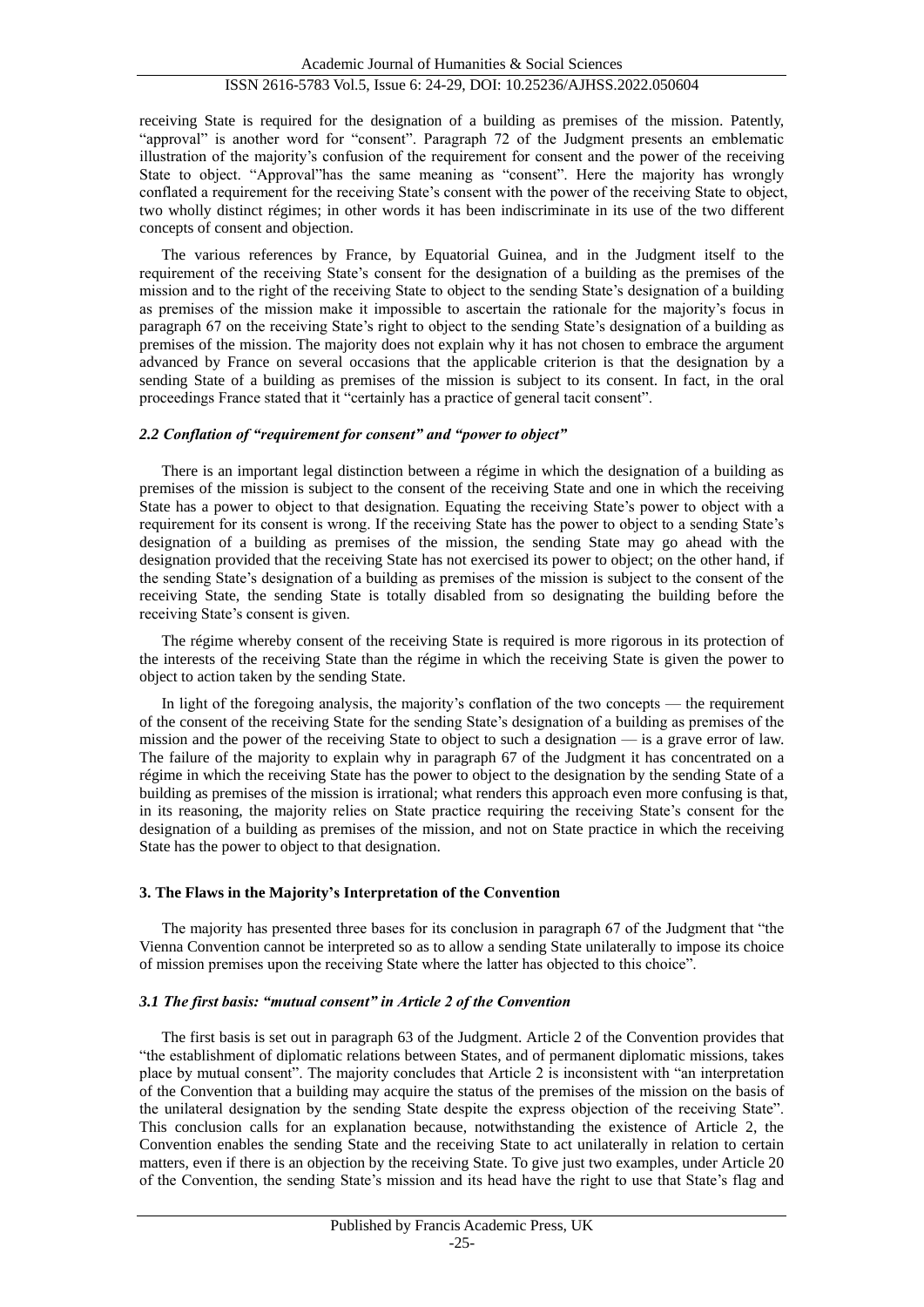emblem on the premises of the mission; under Article 9 the receiving State has the power to declare a member of the mission persona non grata. In these two articles therefore the requirement for the mutual consent of the sending and receiving States in respect of the establishment of diplomatic relations and the right of the sending or receiving State to act unilaterally in certain situations are not mutually exclusive.

#### *3.2 The second basis: personae non gratae mechanism in Article 9 of the Convention*

The second basis is set out in paragraphs 64 and 65 of the Judgment. The majority argues that whereas the receiving State has the power under Article 9 of the Convention to declare members of a diplomatic mission personae non gratae, there is no similar mechanism for mission premises; consequently, it is contended that, if the receiving State does not have the power to object to the sending State's designation of premises of the mission, it would have to make a radical choice of granting protection to the premises or breaking off diplomatic relations with the sending State. There is no corresponding provision to the receiving State's power to declare a member of a mission persona non grata in relation to premises of the mission for the reason that the concept of persona non grata relates to persons and not things. However, it would be perfectly feasible for a receiving State, without breaking off diplomatic relations, to declare some members of the sending State's mission personae non gratae, thereby effectively disabling the mission.

#### *3.3 The third basis: three purposes and principles in Convention's preamble*

The third basis is set out in paragraph 66 of the Judgment, which addresses the Convention's preamble. In this case the majority has embarked on an extraordinary interpretation of the preamble of the Convention. The preamble is part of the context for the purposes of the interpretation of a treaty, and is often a valuable guide in its interpretation and application. In this case, however, the majority has carried out a strained interpretation of the preamble in order to shoehorn it into its desired conclusion.

The second preambular paragraph refers to three purposes and principles of the Charter of the United Nations as motivational factors in the conclusion of the Convention: sovereign equality of States, the maintenance of international peace and security and the promotion of friendly relations among nations. All three reflect not only rules of customary international law but norms of jus cogens. All three are fundamentally significant in the interpretation and application of the Convention. Yet throughout its analysis the majority only refers to the promotion of friendly relations among nations. The Convention was adopted in 1961, a time when many colonies were becoming independent. For that reason, it is surprising that the majority did not consider it appropriate to allude to the principle of sovereign equality of States in their interpretation of the Convention. That principle is as influential in the interpretation of the Convention as the purpose of the promotion of friendly relations among nations. It is a principle that can operate to censure conduct of the sending or receiving State that may compromise the right of the other party to equal treatment on the basis of its sovereignty. Also, not to be overlooked is the reference to the purpose of the maintenance of international peace and security, because a fractured diplomatic relationship between a sending State and a receiving State may have an adverse impact on international peace and security.

According to the majority, the preamble specifies that the Convention's aim is to "contribute to the development of friendly relations among nations". However, the preamble must also be construed as meaning that, in developing friendly relations among nations the Convention must be interpreted and applied having regard to the principle of the sovereign equality of States and the purpose of the maintenance of international peace and security. The majority then construes the preamble as meaning that the promotion of friendly relations "is to be achieved by according sending States and their representatives significant privileges and immunities". But that is not a proper interpretation of the preamble, which simply reflects the belief that the adoption of the Convention would contribute to the development of friendly relations among nations. The majority's interpretation is overblown.

The majority employs the preamble improperly as a basis for the distinction that it makes between the "significant privileges" of sending States and the "weighty obligations" imposed by the Convention on receiving States. Here the majority's purpose is transparent: it is intent on painting a picture of the Convention in which the receiving State is portrayed as overburdened with obligations, and for that reason it is understandable that the Convention would vest it with the power to object to the sending State's designation of mission premises. This interpretation is artificial and a figment that has no basis whatsoever in a reading of the 53 articles of the Vienna Convention.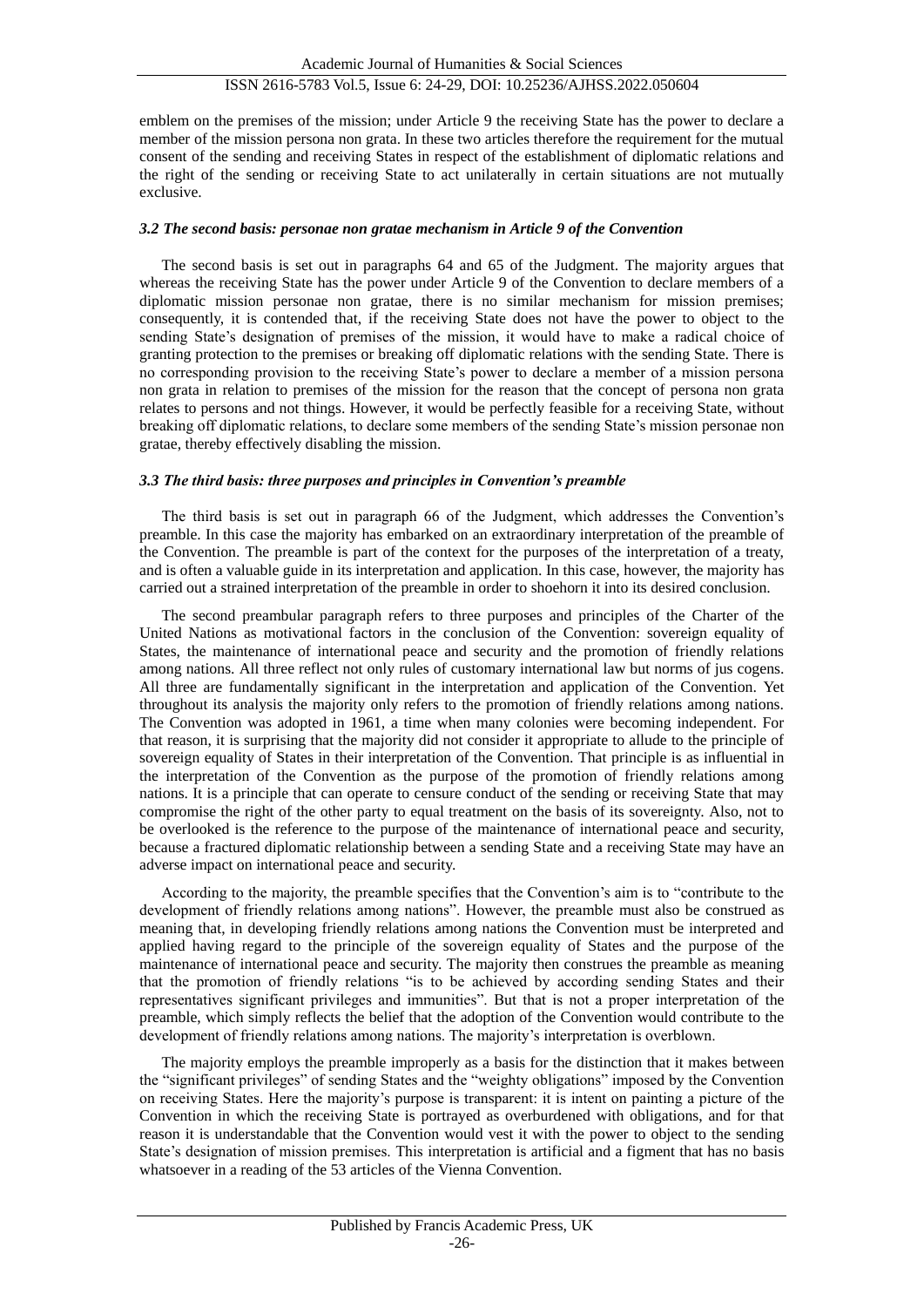The majority has overlooked a very important element in the balance that the Convention seeks to strike between the interests of the sending State and those of the receiving State. Article 47 (1) of the Convention provides that "the receiving State shall not discriminate as between States". However, Article 47 (2) (a) of the Convention exempts from conduct that would otherwise be discriminatory an application by the receiving State of "any of the provisions of the present Convention restrictively because of a restrictive application of that provision to its mission in the sending State". This retaliatory capacity — one that the Convention does not give to the sending State — significantly lightens what the majority refers to as the "weighty obligations" imposed by the Convention on receiving States.

More astounding is the majority's suggestion that the preamble's recognition of the principle that privileges and immunities must serve a functional, and not a personal and private purpose, is rendered understandable by the "weighty obligations" imposed on receiving States by the Convention's inviolability régime. That principle is better explained by the grounding of the Convention in the three fundamental purposes and principles of the Charter set out in the second preambular paragraph. A better reading of the preamble is that it envisages a Convention with a coverage that extends beyond the bilateral relationship between the sending and the receiving State to a wider, global and communitarian purpose that is driven by the three aforementioned purposes and principles. In stark terms, the majority's argument comes down to this: on the basis of the preamble, the cost of the "significant privileges" accorded to the sending State is the "weighty obligations" imposed on the receiving State. While it is undeniable that the Convention seeks to balance the rights and interests of the sending and receiving States, the majority's interpretation of the preamble would seem to reduce the Convention to a wholly transactional arrangement in which everything is determined by a tit for a tat and a quid for a quo. By such an interpretation the Convention is stripped of any ideal beyond the narrow interests of the sending and receiving States.

The majority's very consequential conclusion, which goes to the very heart of the case, is substantially based on its analysis of the preamble, since, as noted before, the majority derives no help from its analysis of Articles 2, 4, 7, 9, and 39 of the Convention. However, if that conclusion is correct, it is also arguable that, in light of the balance that the Convention sets out to achieve between the interests of the sending State and those of the receiving State, it cannot be interpreted as allowing the receiving State unilaterally to decide that a building that has been used for the purposes of the mission and has been so designated by the sending State, does not have the status of premises of the mission. This conclusion is strengthened by the preambular requirement to have regard to the object and purpose of developing friendly relations on a basis that respects the principle of the sovereign equality of States and the purpose of maintaining international peace and security.

While the majority cites provisions of the Convention showing how it seeks to strike a balance between the interests of the sending State and those of the receiving State, it fails to recognize that interpreting the Convention as empowering the receiving State to unilaterally negate the sending States' choice of a building as premises of the mission seriously compromises that balance. That is so because that balance is meant to reflect the due recognition that is to be given in the interpretation and application of the Convention to the three purposes and principles set out in the preamble.

#### **4. How the convention should be interpreted**

Although the majority has examined the meaning of the term "premises of the mission" in Article 1 (i) of the Convention, the conclusion that it has arrived at in paragraph 67 of the Judgment is principally driven, not by the definition of premises of the mission in Article 1 (i) of the Convention, but by its view that the Convention does not enable Equatorial Guinea to designate the building as "premises of the mission" if France as the receiving State objects to that designation. By this approach the majority treats the definition of "premises of the mission" as virtually otiose. What is required by the VCLT is an interpretation of the term "used for purposes of the mission" in accordance with the ordinary meaning to be given to this term in its context and in light of the object and purpose of the Vienna Convention.

## *4.1 Interpretation of the term "used for the purposes of the mission"*

For the ordinary meaning of the term "used for the purposes of the mission", one can go to the Concise Oxford Dictionary (7th edition) which gives the meaning of the word "use" as "cause to act or serve a purpose"<sup>[2]</sup>. It would seem therefore that for a building to qualify as "premises of the mission" one needs to have evidence that the building has served the purpose of a mission. We are therefore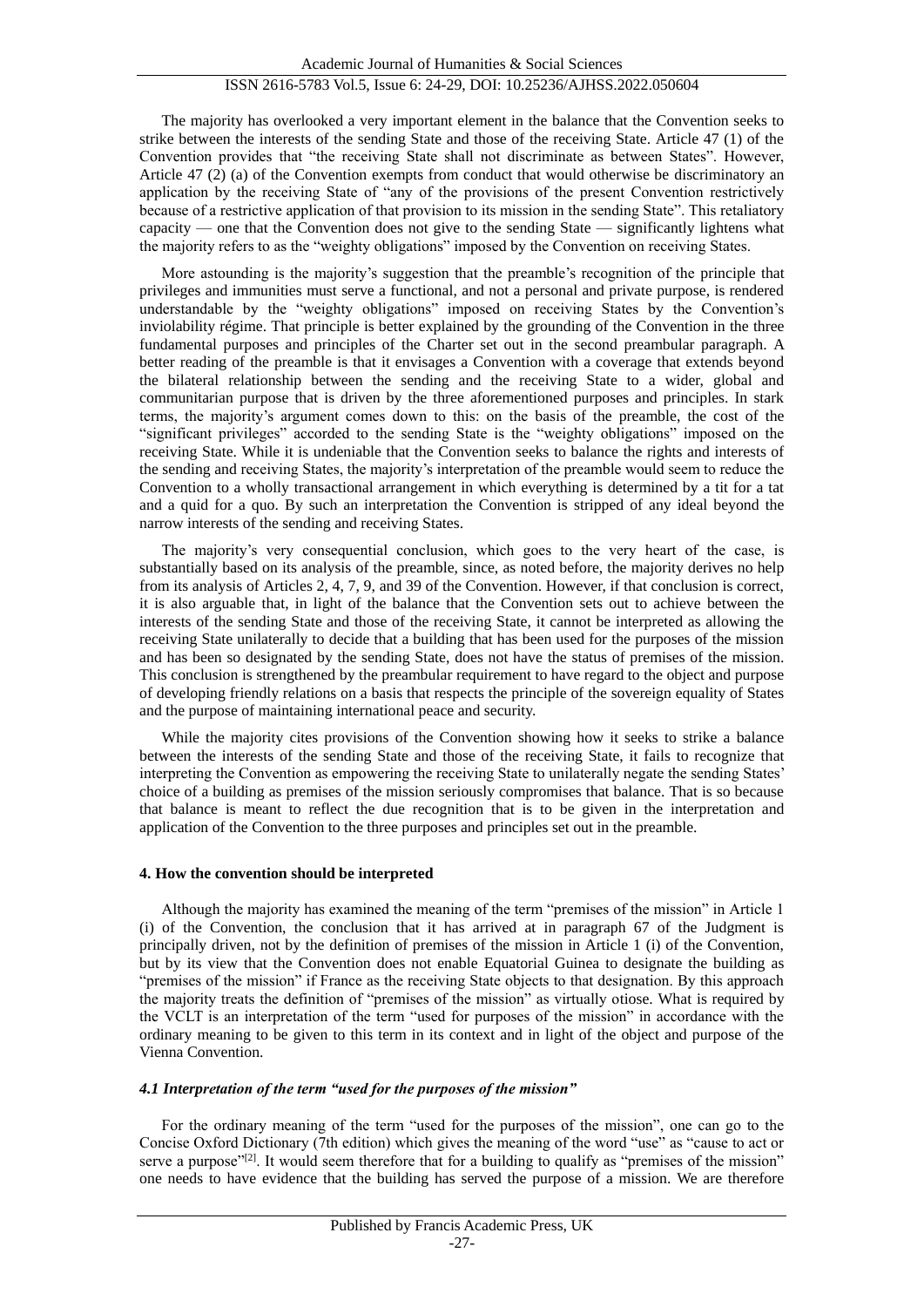looking for evidence that the functions of a diplomatic mission were carried out at the building; these functions are non-exhaustively described in Article 3 of the Convention. Further, the ordinary meaning of the phrase "used for the purposes of the mission" must be interpreted in the context in which it is used and in light of the object and purpose of the Vienna Convention.

On 4 October 2011, Equatorial Guinea sent a Note Verbale to France stating that it "has for a number of years had at its disposal a building located at 42 avenue Foch, Paris, (16th arr.), which it uses for the performance of the functions of its diplomatic mission, a fact which it has hitherto not formally notified to your Department".

France argues that the building would only qualify as premises of the mission after an actual assignment, which takes place after the sending State has completely moved into the premises.[3] There is merit in the response of Equatorial Guinea that on the basis of France's approach, France as the receiving State would be able to enter the building without the permission of Equatorial Guinea as the sending State at any time up to the point at which the move was completed.

Equatorial Guinea cites the following evidence supporting its claim that the building at 42 avenue Foch was used for the purposes of the mission from 4 October 2011: France has argued that the building was not actually used for the purposes of the mission from 4 October 2011 to 27 July 2012. However, even if that is factually correct, the practice of some States, including judicial decisions, supports the view that an intended use of premises for the purposes of the mission will suffice for those premises to be entitled to diplomatic protection when it is followed by actual use.

#### *4.2 An intended use for the purposes of the mission*

The practice examined indicates that an intended use of the building is a relevant factor in determining its entitlement to immunity. Evidence of the intended use comes from Equatorial Guinea's uncontradicted statement that in the period from 4 October 2011 to 27 July 2012 it was involved in organizing the transfer and actual move of the Embassy from one location to the building at 42 avenue Foch. Equatorial Guinea also sent a Note Verbale on 27 July 2012, informing the French authorities that actual use of the premises at 42 avenue Foch as its diplomatic mission commenced from that date. This actual use of the building as diplomatic premises would satisfy even France's test of "actual assignment and effective use". However, the examination of the practice of some States (paragraphs 43 to 54 of this opinion shows that a building is entitled to immunity on the basis of its intended use as diplomatic premises when that use is followed by actual use of the building as diplomatic premises). Thus, intended use and actual use may be seen as the beginning and the end of a continuum, every inch of which attracts immunity. Accordingly, the building at 42 avenue Foch acquired immunity on 4 October 2011 on the basis that that was the date of the commencement of its intended use for the purposes of the mission. This status was confirmed by the subsequent actual use of the premises for diplomatic purposes after 27 July 2012.

Equatorial Guinea bears the burden of establishing that the building at 42 avenue Foch qualified as premises of the mission within the meaning of Article 1 (i) of the Vienna Convention. Equatorial Guinea has discharged this burden because the Court has before it evidence showing an intention to use the building as premises of the mission from 4 October 2011, followed by actual use of the building as premises of the mission from 27 July 2012. If the Court does not accept that Equatorial Guinea discharged its burden on the basis of evidence that the building qualified for diplomatic protection from 4 October 2011, it certainly has evidence that from 27 July 2012 the building was effectively used for the purposes of the mission. However, this opinion argues that the building at 42 avenue Foch acquired the status of premises of the mission of Equatorial Guinea as at 4 October 2011.

#### **5. Conclusions**

The majority's reasoning does not substantiate its conclusion in paragraph 67 of the Judgment. Interpreting the Convention should be done in a way that is consistent with its object and purpose of promoting the achievement of friendly relations among nations on a basis that respects the principle of the sovereign equality of States and promotes the maintenance of international peace and security because it balances the interests of the sending and the receiving States.